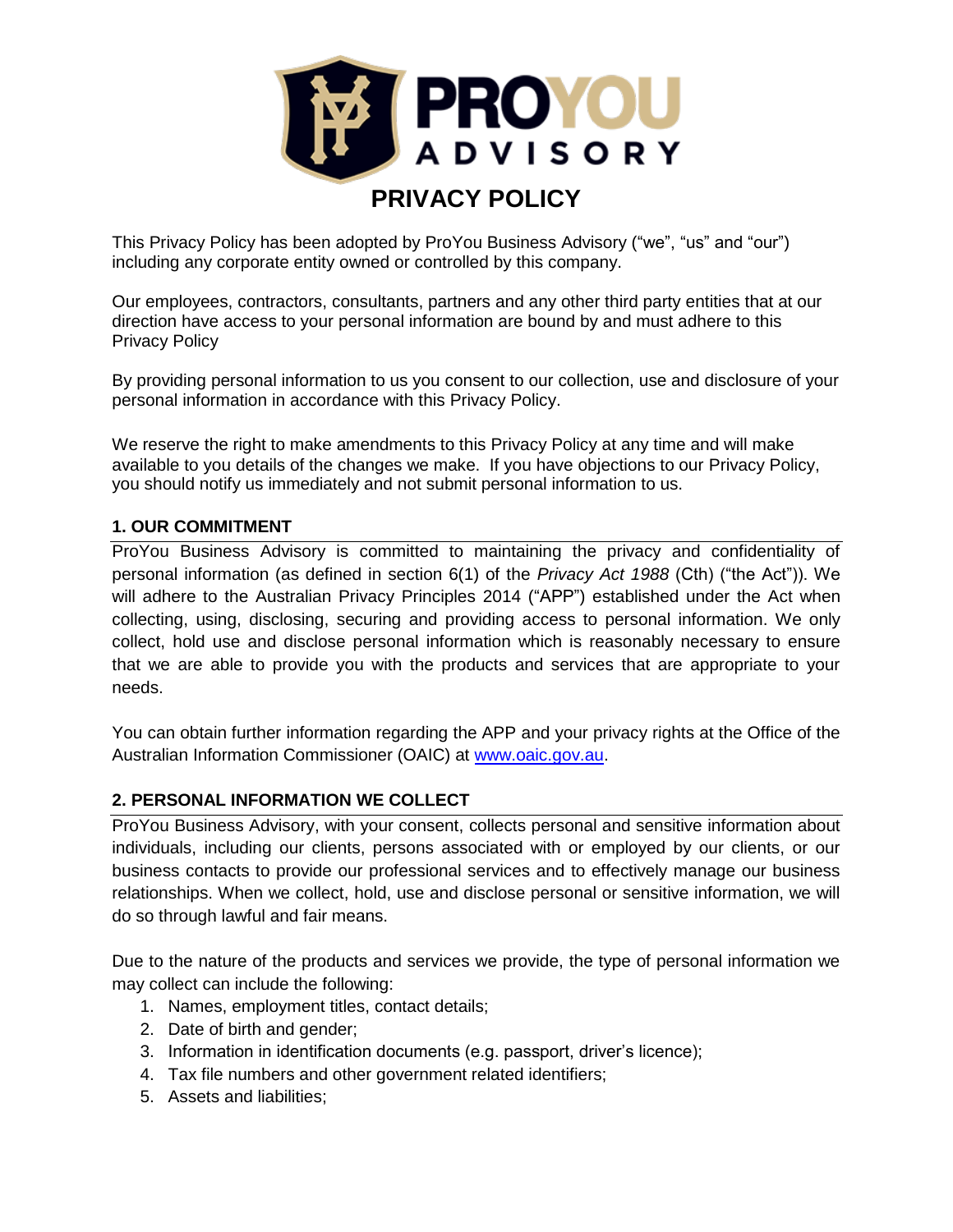

- 6. Superannuation details;
- 7. Tax and financial statements;
- 8. Educational qualifications and employment history;
- 9. Personal income;
- 10. Visa and work permit status;
- 11. Bank account details;
- 12. Shareholdings and details of investments;
- 13. Information regarding insurance; and
- 14. Personal information about your partner and dependants.

You have a right to refuse to provide us with your personal information or to anonymity or the use of a pseudonym. However, if you do refuse to provide such information, or request the use of anonymity or a pseudonym we may be unable to complete or fulfill the purpose for which such information was collected, including providing you or our clients with the services we were engaged to perform.

## **3. COLLECTION & USE**

We collect personal information from you to be able to provide you with the services you have requested us to provide including:

- 1. Providing you with financial planning advice;
- 2. Preparing tax returns and financial accounts; and
- 3. Liaising with third parties on your behalf such as financial institutions, government organisations, and insurance companies.

We may also share personal information internally within ProYou Business Advisory and its related entities, in order to communicate information about our wide range of business services or latest business solutions.

We may collect personal information from you or from third parties by:

- 1. Having face-to-face meetings and telephone discussions with you;
- 2. Asking you to complete client questionnaires;
- 3. You using our website and interacting with our social media sites;
- 4. You communicating with us through correspondence;
- 5. Conferring with third parties such as financiers or the Australian Taxation Office on your behalf;
- 6. Using "cookies" or other similar tracking technologies on our website that track website usage, preferences and personal account information;
- 7. Requesting information from a publicly available source; or
- 8. Through a client's personal representative.

You should only provide us with someone else's personal information where you have their express consent to do so and it is for the purpose of us providing services to you. Matters in this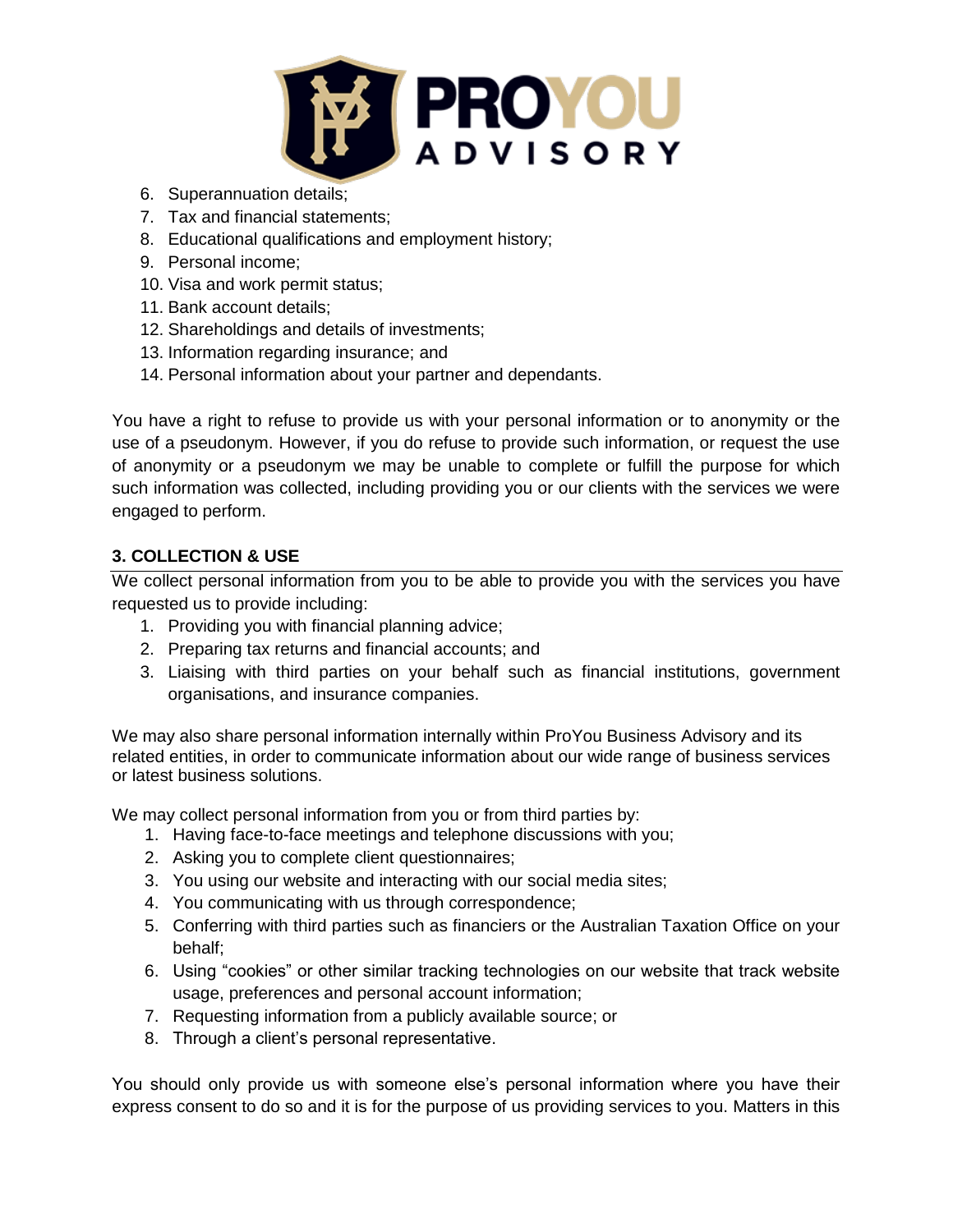

policy should be communicated to any person whose information you collect and provide to us. In providing such information you agree that you have obtained the revenant consent and this is authorised to do so.

We may also collect your personal information from a third party where:

- 1. You consented to the collection of information;
- 2. We are required or authorised under Australian law, court/ tribunal, or someone other than you; or
- 3. It is unreasonable or impracticable to obtain the information from you.

### **4. STORAGE & SECURITY**

We take our security obligations seriously and your personal information is regarded as confidential and may be held in both hard copy and/or electronic versions. We will take all reasonable steps to safeguard your information so that it is not misused, lost, modified, accessed by unauthorised persons or disclosed without authorisation.

As responsible data custodians we are familiar with the requirements of the Notifiable Data Breaches scheme and are committed to responding to data breaches in accordance with our obligations under the Act. We will notify the OAIC and you if there is unauthorised access to, unauthorised disclosure of, or loss of, personal information held by us and the access, disclosure or loss is likely to result in serious harm to any of the individuals to whom the information relates in accordance with the Act.

Our website may contain links to external websites operated by third parties. The privacy polices of these other websites may not accord with this Privacy Policy and we cannot be held responsible and do not have control of the use of your personal information by these third parties.

As responsible data custodians, any breach of this Privacy Policy by our employees, contractors, consultants, partners and any other entity that at our direction have access to your personal information will invoke disciplinary and possible legal action against the offending party.

ProYou Business Advisory trains its employees carefully on handling personal information and confidentiality of such information. Once we have no purpose for holding your personal information, we will take all reasonable steps to destroy or de-identify the information.

### **5. DISCLOSURE**

Generally ProYou Business Advisory obtains your consent in writing or implied, prior to disclosing your personal information to a third party. However, in some circumstances we may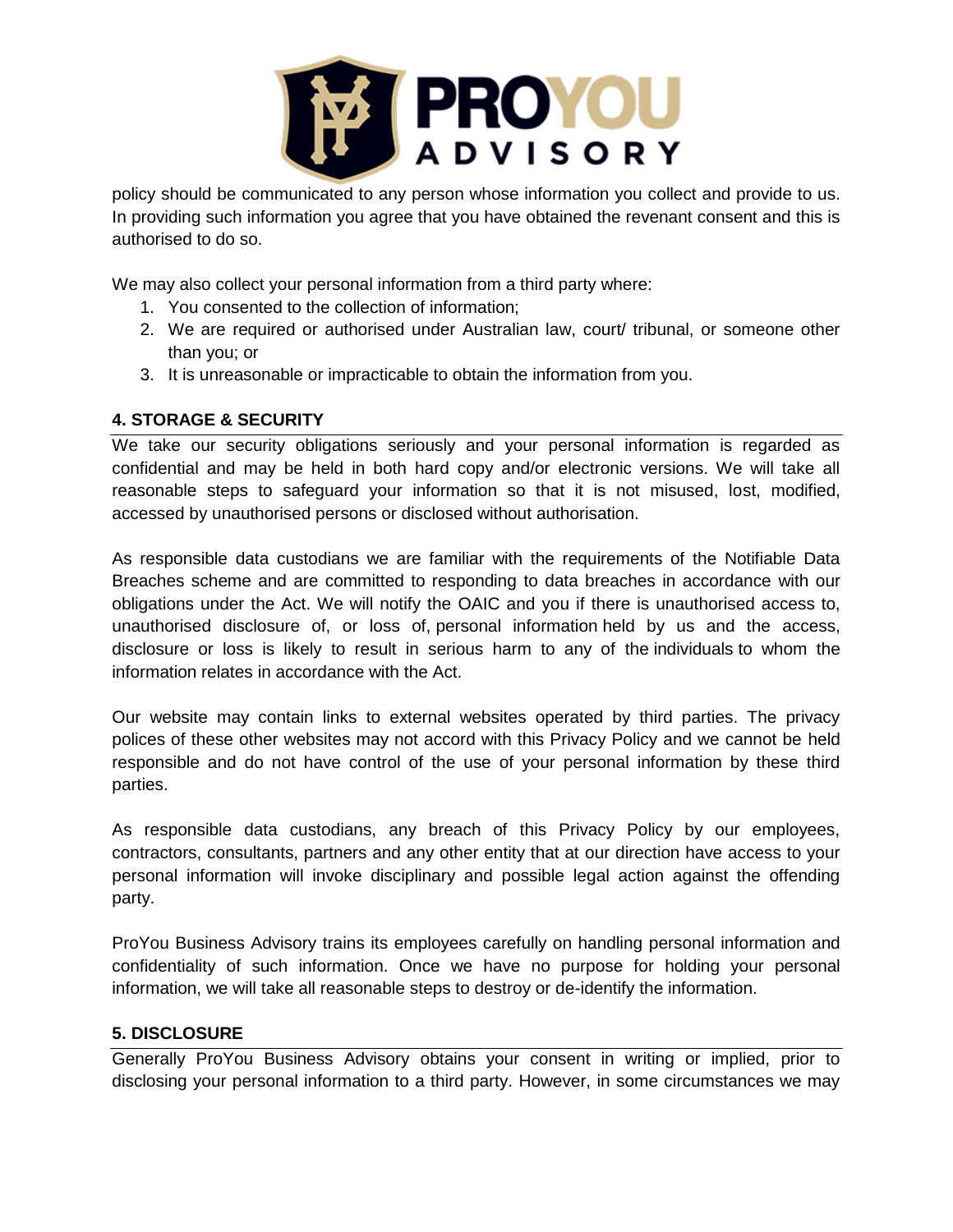

use and disclose your personal and sensitive information where it is required or permitted by Law or in emergency situations.

We may disclose your personal information for the following purposes:

- 1. To enable you to access and use our services and in turn provide our services to you;
- 2. To provide you with direct marketing materials that may be of interest to you such as articles or product brochures or correspondence from our business partners;
- 3. For purposes that you consent to such disclosure or for a related purpose where you would reasonably expect such disclosure; and
- 4. Any circumstance otherwise authorised by the APP and/or the Act.

We will only use sensitive information for the primary purpose it was obtained for or for a secondary purpose that is directly related to the primary purpose (or where otherwise required by law).

We may disclose your personal and sensitive information to trusted third parties, including the following entities:

- 1. Our representatives, advisers, employees, dealers, agents and related bodies corporate;
- 2. third party suppliers and service providers such as the providers for the operation of our website or business services;
- 3. Revenue NSW;
- 4. The Australian Taxation Office (ATO) to meet ongoing compliance;
- 5. The Australian Securities & Investments Commission (ASIC) or Financial Planning Association (FPA) on request to meet ongoing compliance, mandatory professional standards and other legal obligations;
- 6. Specific third parties authorised by you to receive information held by us;
- 7. As required by law or directed by legal decision/process; and
- 8. Any industry body, tribunal, court or otherwise connected with any complaint regarding our services.

It is possible (but not likely) that some of the personal information we collect may be disclosed to our contractors, agents and service providers located outside of Australia for storage purposes or for the purpose of completing a portion of the services.

We take such steps as are reasonably necessary in the circumstances to ensure that any overseas third party service providers we engage do not breach the APP. You consent to your information being disclosed to a destination outside Australia for this purpose.

### **6. ACCESS AND CORRECTION**

You have a right to access your personal information, subject to exceptions allowed by law. If you would like to do so, please provide us with a request in writing to the contact details listed